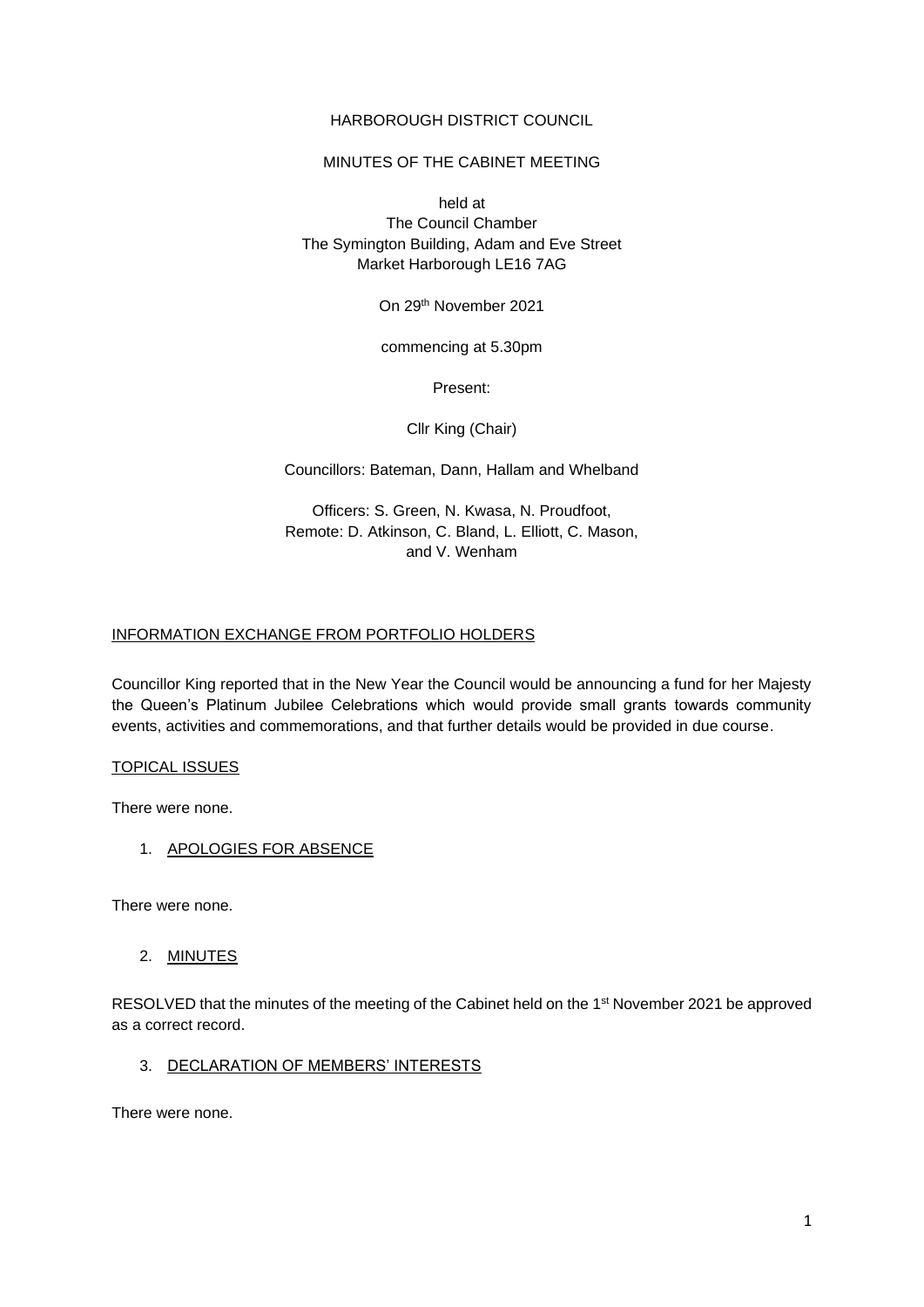# 4. REPORTS:

#### REPORT 1: FINANCIAL PERFORMANCE 2021/22 QUARTER 2 (APRIL TO SEPTEMBER)

The Portfolio Holder introduced the report and highlighted the salient points which set out the financial forecast for Quarter 2, based on information at the end of September, for revenue and capital. Following consideration of the report it was,

# **RESOLVED that Cabinet considered the Financial Performance Report and commented on the Forecast Outturn (31st March 2022) as detailed within the report and associated appendices.**

#### REPORT 2: PERFORMANCE, QUARTER 2 2021/22 YEAR

The Portfolio Holder introduced the report and highlighted that of the 34 Key Activities at the end of Quarter 2; two were completed, 27 had Green status, five had Amber status and none were classed as Red status. Of the Key Performance Indicators; 21 are in the strategic performance dashboard, 13 are green, two are amber and six are red. He noted that most of those which are Red are not of particular concern as the expectation is that as the year progresses, they will reach their targets. Members were given the opportunity to ask questions of the Portfolio Holder and senior officers and it was asked if there was an update on monitoring whether businesses within Lutterworth and Market Harborough had pivoted their business online. The Deputy Chief Executive noted that businesses were being encouraged to go online but that this information was difficult to gauge, and she AGREED to report any information back to the Cabinet in a future performance report. Members also asked if some of the quarterly performance indicators could be reviewed to ensure they are giving the most helpful information and the messaging is correct in relation to annual targets. The Deputy Chief Executive AGREED to take this away and look into it with the Business Planning Officer.

Following consideration of the report it was,

### **RESOLVED That the Cabinet received and considered the performance of the Council at the end of Quarter 2 of the 2021/22 year.**

#### REPORT 3: CORPORATE RISK AND OPPORTUNITY MANAGEMENT, QUARTER 2 2021/22

The Portfolio Holder introduced the report and highlighted that were 23 risks and seven opportunities, 6 were Red, eight Amber and 9 Green. He noted that these had been reviewed and the position remains unchanged since last reported and they would be reviewed again in January for Quarter 3. The Deputy Chief Executive confirmed that these would be reported to the next available meeting of the Audit and Standards Committee following the recent postponement of the upcoming committee meeting.

Following consideration of the report it was,

**RESOLVED that the items contained within the Council's Corporate Risk and Opportunity Register (attached at Appendix A to the report) were noted.**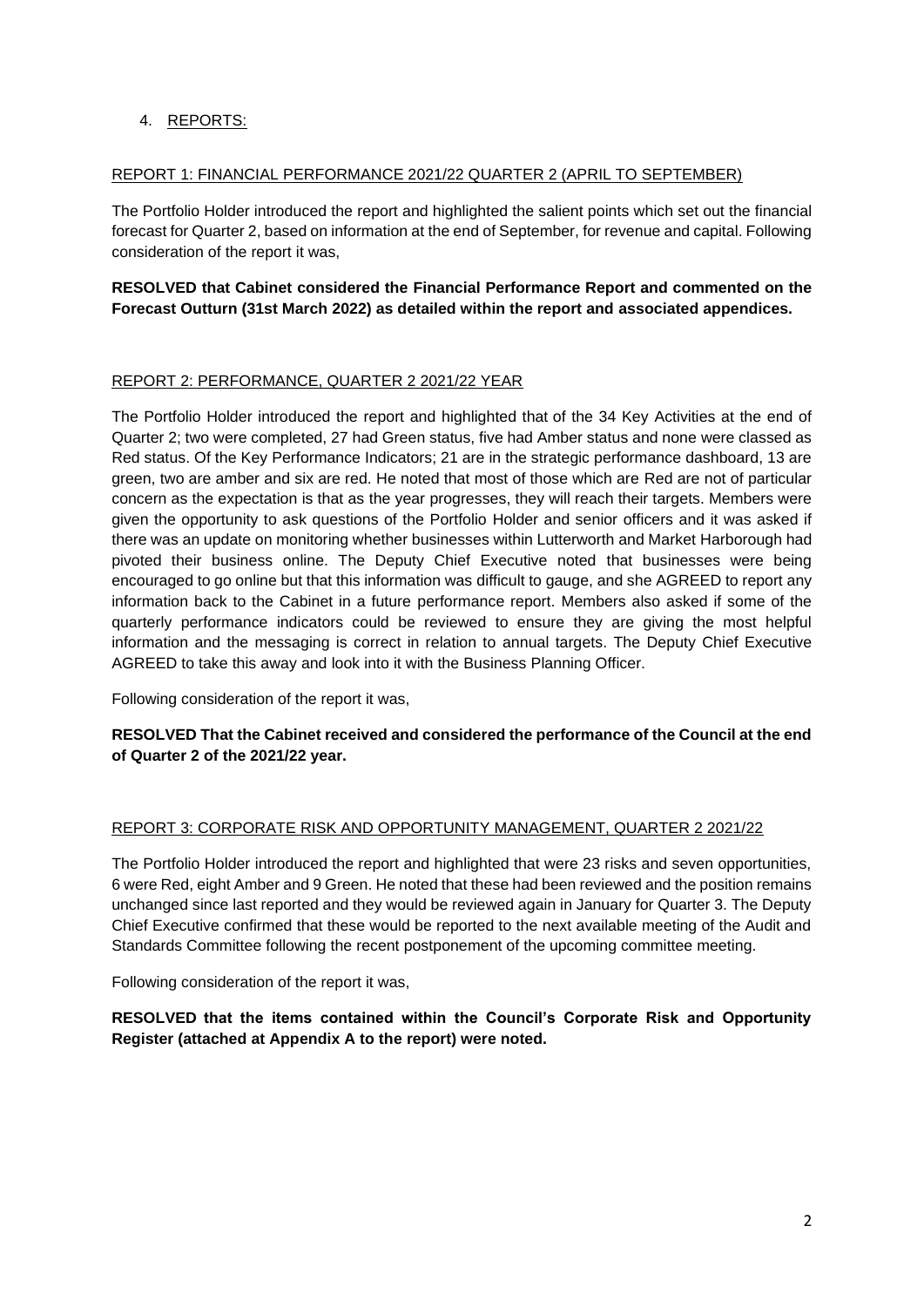# REPORT 4: MID YEAR TREASURY MANAGEMENT REPORT 2021/22 WITH PRUDENTIAL **INDICATORS**

The Portfolio Holder introduced the report which covered the treasury management activity for the first six months of 2021/22 and the Prudential Indicators for this period, alongside a recommended change to the MRP Policy. The Director, Finance, ICT & Assets explained to the Cabinet the reasoning behind the suggested change following a recent review, which would award a considerable saving in capital financing charges going forward.

Following consideration of the report it was,

#### **RESOLVED that Cabinet;**

- **Noted the Mid-Year Treasury Management Report for 2021/22**
- **Noted the Prudential Indicators and,**
- **Recommended approval of the change to the MRP policy detailed in Section 7 to Council.**

### REPORT 5: DRAFT CORPORATE PLAN

The Portfolio Holder introduced the report and noted that the recommendation should be amended to read as follows;

*That the Cabinet recommends the draft Corporate Plan to Council and agrees the content of the draft Plan for wider circulation and consultation with stakeholders.*

He highlighted that Members had had a briefing on the draft Corporate Plan on 15<sup>th</sup> November 2021 and that the slides and video link had been provided for those who were unable to attend, in advance of the report going to the Full Council and Scrutiny meetings. The Leader noted that the draft Plan is not a list of every activity or corporate objective but rather an emphasis of what the Council wants to achieve over the next few years.

Following consideration of the report it was,

### **RESOLVED that the Cabinet recommends the draft Corporate Plan to Council and agrees the content of the draft Plan for wider circulation and consultation with stakeholders.**

# REPORT 6: LEICESTER & LEICESTERSHIRE AUTHORITIES – STATEMENT OF COMMON GROUND (SOCG) RELATING TO STRATEGIC WAREHOUSING AND LOGISTICS

The Leader introduced the report which recommended that the Council becomes a signatory to the Leicester and Leicestershire Statement of Common Ground (SoCG) relating to Strategic Warehousing & Logistics (September 2021), and he highlighted that in doing so the signatories are agreeing on a shared evidence base, rather than allocating specific sites.

Following consideration of the report it was,

# **RESOLVED;**

**i) That the Cabinet noted the Leicester and Leicestershire Statement of Common Ground (SoCG) relating to Strategic Warehousing & Logistics (September 2021) and,**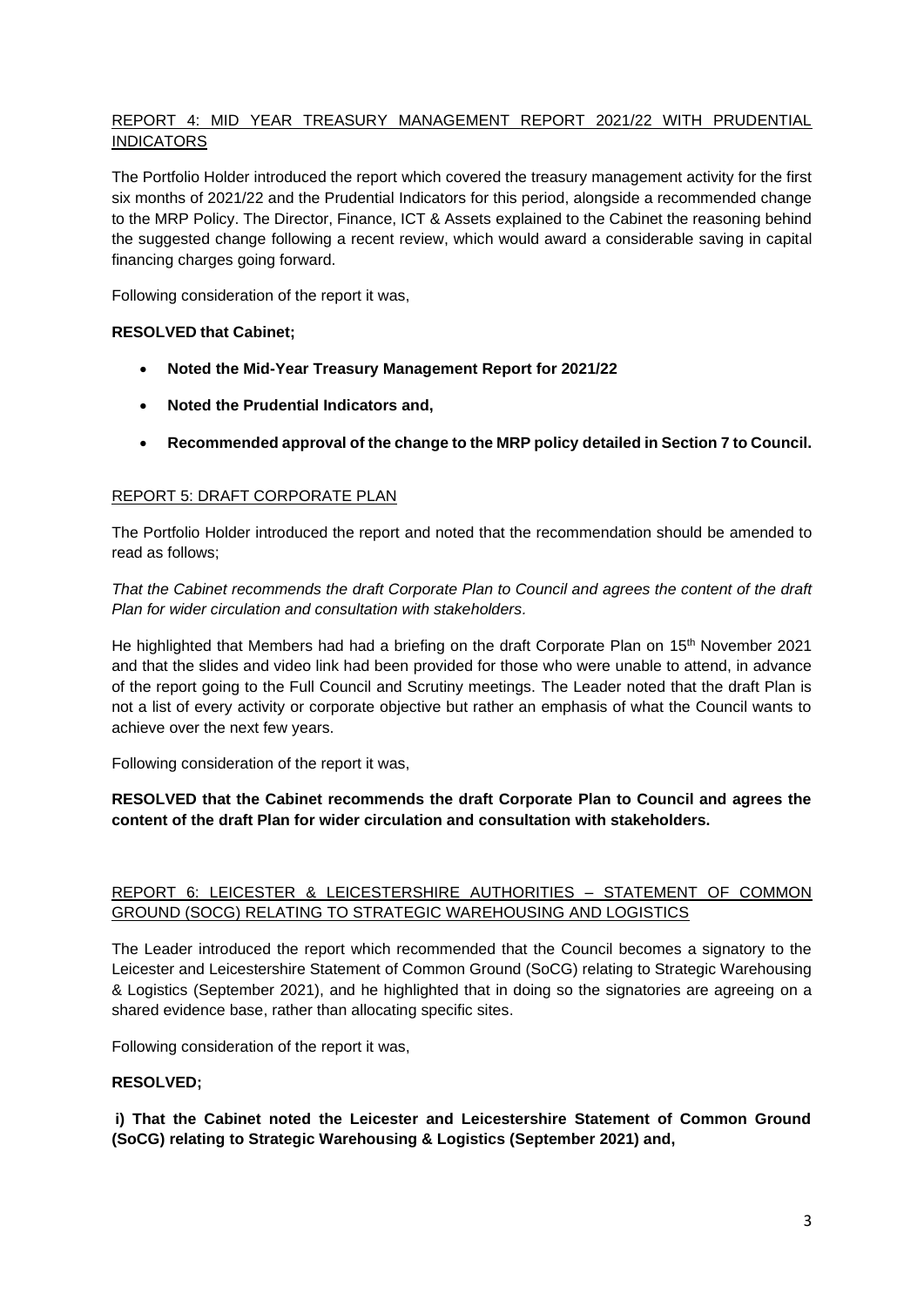**ii) That the Cabinet recommend to Council that the Council becomes a signatory to the Statement of Common Ground (as at Appendix A of the report).**

### REPORT 7: HACKNEY CARRIAGE FARES REVIEW

The Portfolio Holder introduced the report to consider and approve the increase in the taxi tariff set by the Council for Hackney Carriage Fares in Harborough District. The Monitoring Officer confirmed that the review of fares had been undertaken at the request of the taxi company with consultation and benchmarking and highlighted that the figure within the report is a maximum fare and there is no obligation for companies to charge that.

Following consideration of the report it was,

### **RESOLVED;**

**1. That the increase in Hackney Carriage Fares be agreed for public consultation as set out in Appendix A;**

**2. Delegation is given to the Director, Law and Governance and Monitoring Officer (VW) in consultation with the relevant Cabinet Member to consider any representations received and;**

**3. Subject to the outcome of the consultation set out in 1 and 2 above the new Hackney Carriage Fare would take effect in accordance with the timeframes set out in section 2.8 in the body of the report.**

#### Section 100A (4) Local Government Act 1972

At the conclusion of the public reports, the Leader noted that Report 8: Exempt: Business Case for the Delegation of Building Control Service and Report 9: Exempt: Interim Update of Harborough District Commercial Services Limited to the Council as Shareholder were suggested to be dealt with under the above legislation and therefore MOVED;

"That the public and press be excluded from the remainder of the meeting on the grounds that the matters yet to be discussed involve the likely disclosure of exempt information as defined in paragraph 3 of Schedule 12A to the Local Government Act 1972".

This was **RESOLVED** and the meeting continued in private session.

# REPORT 8. EXEMPT - BUSINESS CASE FOR THE DELEGATION OF BUILDING CONTROL SERVICE TO BLABY DISTRICT COUNCIL.

Following consideration of the report it was,

**RESOLVED that the Cabinet agree the recommendations as set out in the report including relevant clarifications and inclusions on the legal agreement as requested by the Cabinet.**